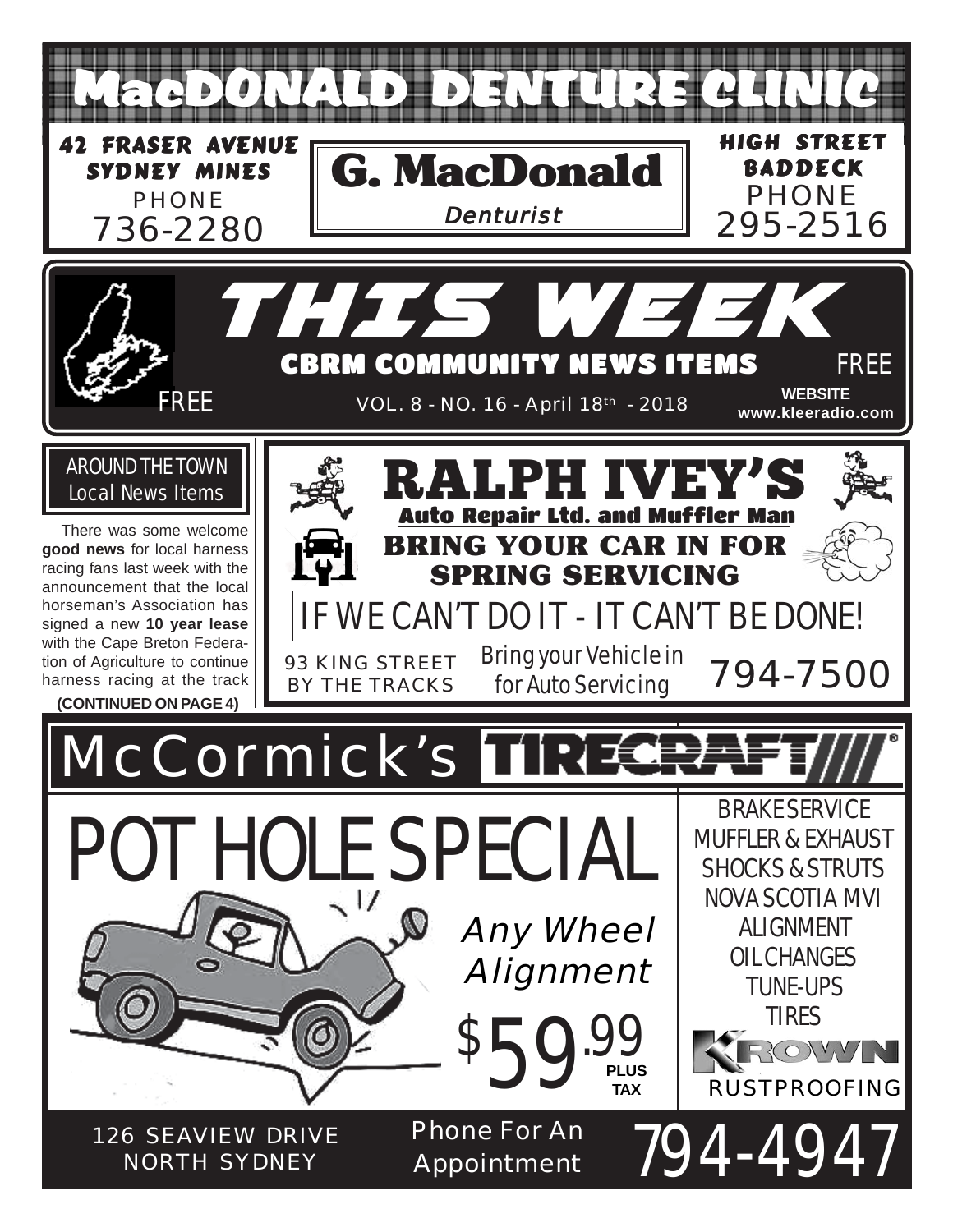# NORTHSIDE COMMUNITY NEWS ITEMS

### SENIORS BINGO

The Regular **BINGO** 7 25 44 57 62 SUNDAY after-15 22 40 50 70 noon Bingo re-11 30 33 46 74 sumes. There will 2 28 37 55 68 be an Afternoon 1027395975 BINGO Game at the Sydney Mines Seniors & Pensioners Club, 6 Fraser Avenue, Sydney Mines. **WHEN: SUNDAY AFTERNOON**

### **TIME:** 2:00 pm

**COST:** - \$2.00 entry card DAUBERS ONLY - MONEY GAMES Come out and spend a wonderful Sunday afternoon and maybe wine some prizes. Hope to see you all there - Jackpot \$925+ on 54 #'s or play through. Loonie Game and Jackpot Game. There will be no "Bingo Before Bingo."

## CHASE THE ACE

 Sydney Mines Seniors & Pensioners Club - Buy your tickets all week at the Club, Florence Legion or the Florence Community Centre. You do not have to be present to win.

 The draw will take place Saturday Night at the Seniors Club, Fraser Ave., in Sydney Mines at 10:00 pm. All tickets will be the same color. \$5.00 each, 3 for \$10.00 - 8 for \$20.00.

**BINGO** - will be held every Sunday 2 28 37 55 68 night at the Millville  $\frac{2.28375566}{10.27395975}$ Community Centre - 7 pm - Cash Prizes Only

 Volunteers Wanted for the upcoming Johnny Miles Festival, the first week of August.

 If you would like to join this community Festival project, pleas email the organizers at the addreses listed below -

merdina@ns.sympatico.ca goodsofwood@hotmail.com

CONTACT INFORMATION GLEN GRAY, EDITOR PH: 902-564-9022 Email Address **glengray@kleeradio.com**

### North Sydney Fire Hall **THURSDAY NIGHT -**

After Work Party Kitchen open from 5:00 - 9:00 pm, music by Ernie,

Todd & Wade, from 6:00 - 9:00.

**FREE ADMISSION**, come on out for a good evening of music and food - Special is Fish & Chips **9.50.**

 **BENEFIT DANCE** - & Silent Auction 8 pm - Friday, April 20 - 9 - 1 - Music - Firehounds DJ.

 **CLASSICS ROCK DANCE** - April 21 - from 9 - 1, Music by Firehounds DJ - Adm. \$6.00.

 **BENEFIT DANCE** April 27 - 9 - 1, support Mental Health.

 **MOTHER'S DAY DINNER-DANCE** - May 12th, Dinner 5:00-7:00, Dance 9:00-1:00 - Cost \$12.00. Chicken, mashed potatoes, dessert, Tea or Coffee - Muisc By Firehoouds DJ.

## 45s CARD GAME

 The Bras Seniors & Pensioners Club is hosting a 45s Card Game every Thursday at their Clubrooms in Bras d'Or and Crib Game every Tuesday afternoon at 1:30 and Sundays at 2:00 pm. A light lunch will be served and there are three Jackpots to be won along with Door Prizes. It all starts at 7:30 pm.

The Best In Cape Breton and Celtic Music - 24 Hours www.kleeradio.com



 Karaoke every Friday 9 - 1 with Pepper & Pearl.

 BINGO every Tuesday at 7:30 o'clock. Bingo Jackpot is now built to \$1350.00+

 **ANNUAL SPORTS BANQUET** sponsored by the Monday Night Mens Dart League, Saturday, June 16th - Dinner 7:00 - 8:00, Dance 8:00 - 1:00, music provided by DJ Tommy Capstick - Tickets \$15.00, availabe at the downstairs bar.



 Congratulations to Garrett Whittle for receiving the M. G. Griffiths Lifesaving Award for saving his friend Matthew Williams from drowning at an incident at Georges River.

 See Tuesday's Cape Breton Post for the full story about the rescue.



## Sydney Mines Seniors & Pensioners Club Community News

 **SUNDAY NIGHTS** at 7:30 we have tarabish, everyone is welcome. 1st, 2nd and 3rd place Prizes are awarded.

 **MONDAY AFTERNOON** - at 1:00 - Exercise Classes, everyone is welcome.

 **MONDAY NIGHT** - at 7:30 - FUN NIGHT for members only.

 **WEDNESDAY** - 7:30 45s Card Game 1st, 2nd, 3rd

 **MERCHANDISE BINGO** - April 30 7:30 pm.

### Legion Lobster Dinner

 Branch 19 Legion, North Sydney, Market Lobster Dinner includes salads. May 25th, Take Out Only - 11:00 - 5 PM -



\$18.00. Local delivery available, tickets on sale at the bar

**MLA -Victoria-The Lakes Keith Bain**

1415 Highway 105, Bras d'Or, NS, B1Y 2NS 902-736-0301 (Office)

902-736-0411 (Fax)

keithbainmla@bellaliant.com

## NEW DECOMPRESSION TABLE RELIEVES PAIN

 **Darren Strong from Strong Chiropractic, announces a new, sophisticated computerized decompression table that allows the spine to be gently stretched and relaxed for spinal decompression therapy.**

 **The pattern of alternating pulling and relaxing creates vacuum-like pressure which allows disc material that was herniated or protruded to be pulled back in the disc over time.**

 **Patients will notice a reduction of their pain during these treatment sessions. Stop in today and ask about the new table and how you can benefit.**



 **793 Mahon St., New Waterford - 862-9444 224 Commercial St. North Sydney - 241-9444**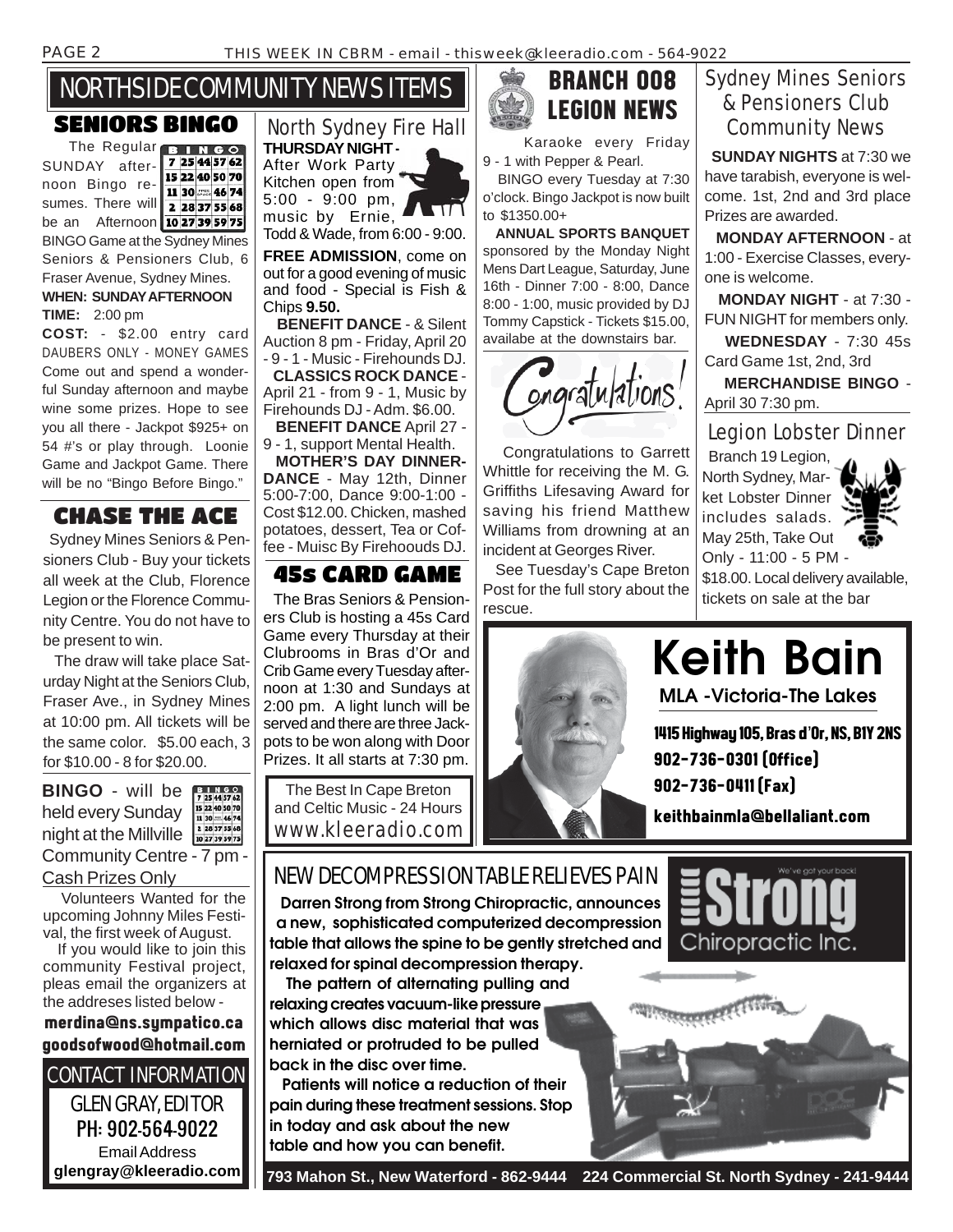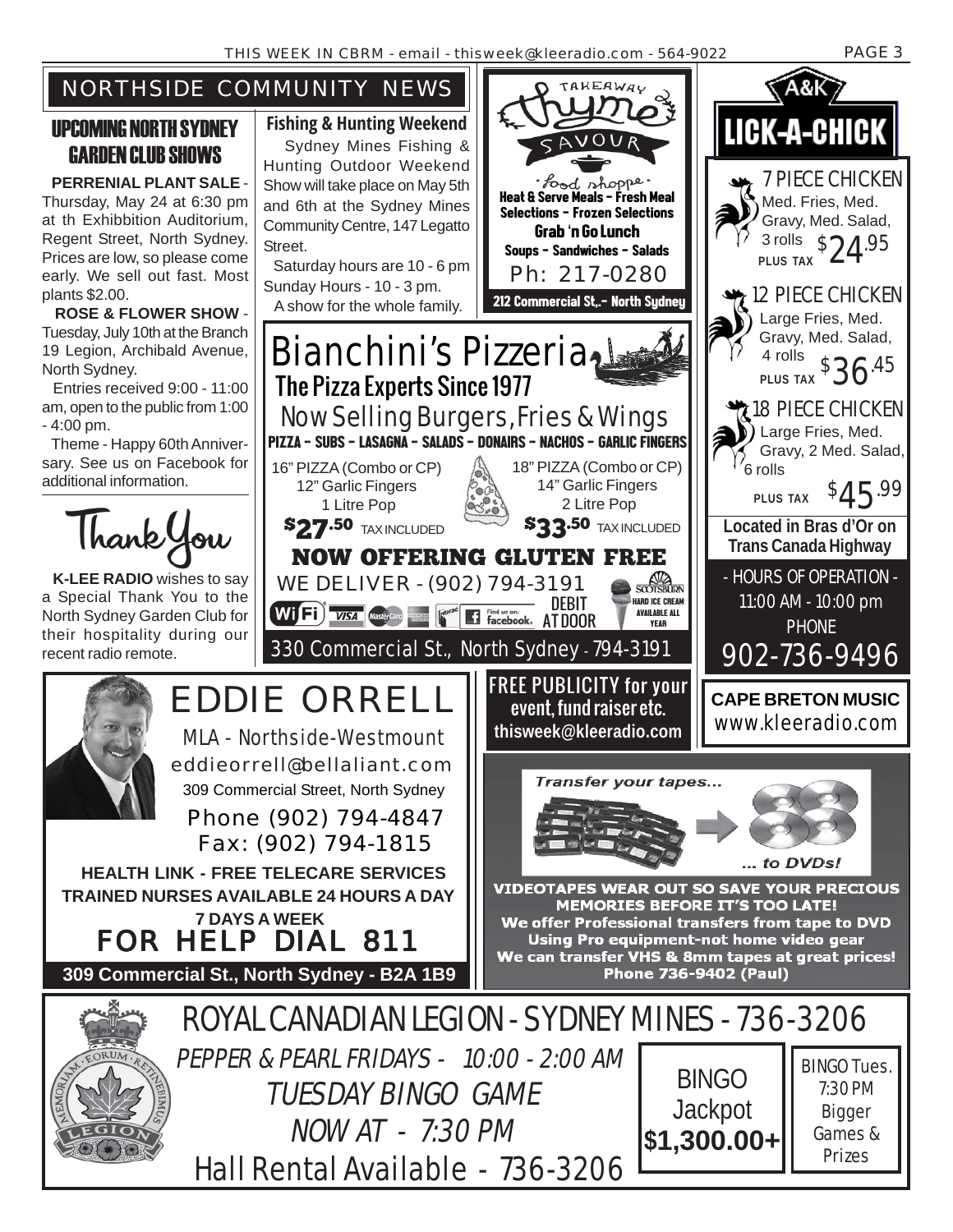**TV TOO LOUD?** Trouble hearing on the phone? The Society of Deaf and Hard of Hearing Nova Scotians will be having a Devices Display at the Mayflower Mall on Thursday, April 26, 2018 from 1:00 pm-4:00 pm. We will also be accepting old hearing aids. (United Way Funded Program)

ELLIOT

**EASTER BASKET WINNER** by the Bras d'Or Seniors & Pensioners Club was Kitty Jessome and drawn by Harold



 To be held on Saturday, May 5th at the Millville Community Centre.

 The time will run from 10:00 until 2:00 pm.

Send Your Birthday





## *(CONTINUED FROM PAGE 1)*

located on the Federation property on Regent Street in North Sydney - the Cape Breton Horse Owners Association should be **congratulated** for their efforts to to keep the sport alive on the island - racing is expected to begin in **early May** at the North Sydney track....It's not hard to tell Spring is in full force with the Sydney Mines **Fishing & Hunting Outdoor Weekend Show** which will take place on May 5th and 6th at the Sydney Mines Community Centre, 147 Legatto Street - Saturday hours are 10 - 6 pm - Sunday Hours - 10 - 3 pm - A show for the whole family.... I would like to take this opportunity to say a heartfelt **Thank You** to the **North Sydney Garden Club** for hosting **K-LEE RADIO** at its recent 60th Anniversay Tea last weekend - my co-host **Robert O'Hearn** and I were treated with a great deal of courtesy and hospitality and we really **enjoyed the broadcast -** stay tuned in upcoming editons for information on their **Annual Flower Show.**... Air Cadet **BINGO** To be held at the Branch 008 Legion Sydney Mines, on April 29th from 2:00 PM - 4:00 PM - 591 Air Cadets will be hosting a **Merchandise Bingo** at the Legion in Sydney Mines, all proceeds will go to support 591 Air Cadet Training.... A **Flea Market** will be held at the **Florence Legion** on April 28th and you can call 562-8870 for additional information....**A Night Out Of The Nunnery** - This event will be held on April 21 from 7:00 - 10:00 pm at the Emera Centre, North Sydney - It will be the same intimate, laugh-filled evening with entertainment, auctions and Chef **Mike Black's** fabulous hor d'ouvres - tickets now on sale - The cost is \$40.00, women 19 and over - The Boularderie Mammo-Warriors are raising money for the Cape Breton Cancer Patient Fund.... The **North Sydney Seniors Club** will sponsor a **Special Bingo** on Wednesday, April 18th. Doors open at 6:00 pm and the game starts at 7:30. Special Money Prizes and Games... **FREE PUBLICITY** - If your Club or Group is planning an upcoming community event and wants some Free Publicity, simpy email us and we'll publish your information in our weekly editions and brodcast it on our internet radio station **K-LEE RADIO** - email us **thisweek@kleeradio.com**

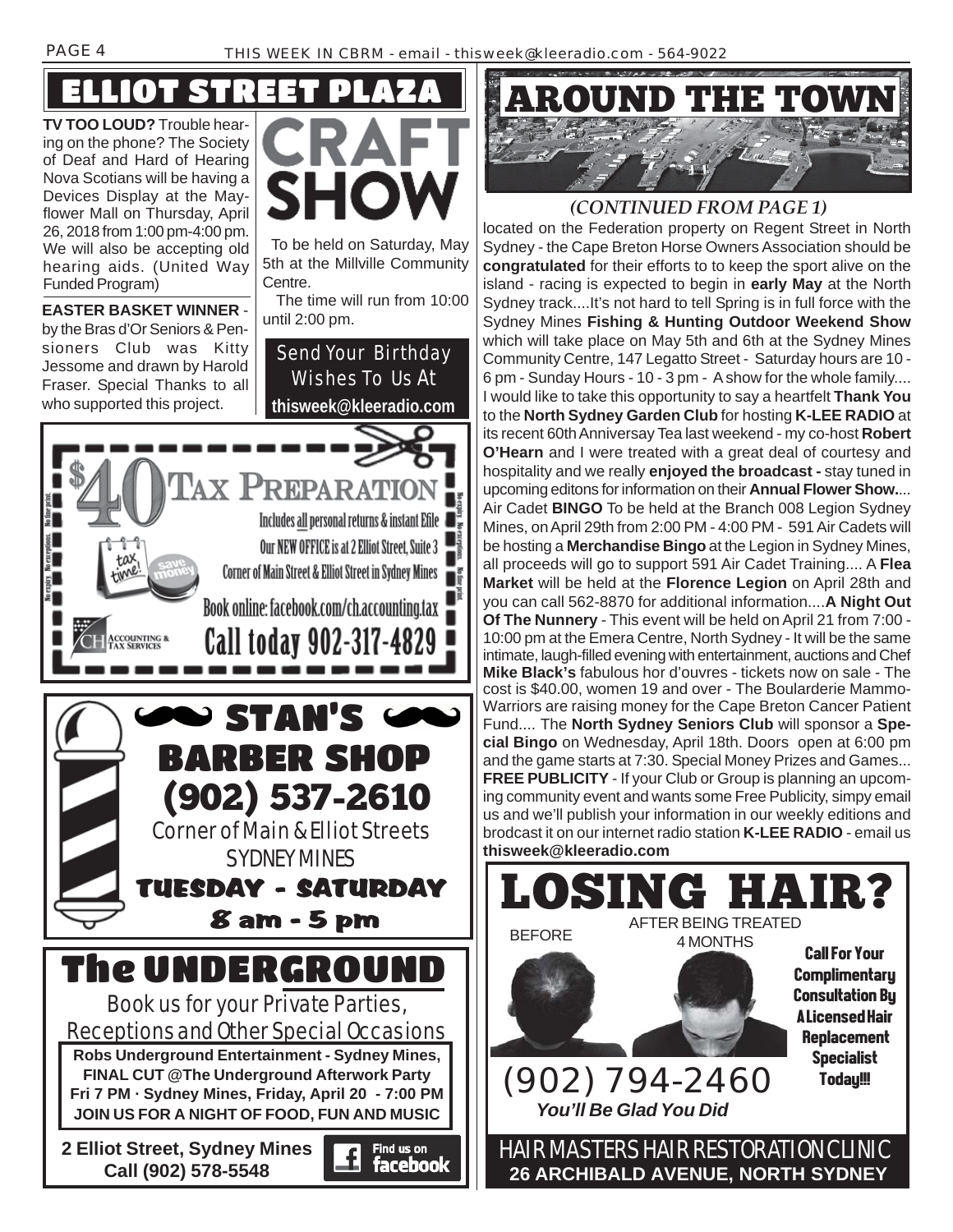Royal Canadian Legion Branch 83 - Florence



POOL TOURNAMENT Every Wednesday

**EVERY SUNDAY FROM 9:00 - 12:00 Adults \$7.50 - Kids \$5.00 Chase The Ace \$3,250 Card Jackpot \$1,760** BINGO EVERY **8:00 pm - CASH PRIZES SATURDAY NIGHT KITCHEN PARTY with THE CIRCLE from 7:00 - 10:00 BREAKFAST**



# 736-6313



**FIBRE LUNCH - Every Thurs**day, 1:00 - 3:00 pm.

**Storytime** - Saturdays at 2:30, all are welcome.

 We have room in our Pre-School Storytime Program Tuesday mornings 10:30-11:00 am.

 **PAIN MGT. GROUP** meets April 19th from 2 - 4 pm, you are welcome to attend.

 **GRIEF SESSIONS** - 6 weeks, Phone 578-4282 for additional information.

 **ONGOING BOOK SALE** - A good selection for your Summer Reading.

 **Back Room** is available for non profit groups free of charge.

## BREAKFAST BRUNCH

Last Sunday of every month Big Bras d'Or Fire Hall **APRIL 29TH, 2017** 9 am - 12 pm Sponsored By The Friends of the

Big Bras D'Or Fire Hall 1390 Old Route #5, Big Bras d'Or Adults \$8.00 - Children \$4.00

**EAT IN or TAKE OUT**



- 10:00 pm. There is free admission and it is for 19 years and over.



to clean your house in the Northside area. Call Emily (902) 500-2340



 The North Sydney Seniors Club, Commercial St., North Sydney, Club will sponsor a Special Bingo on Wednesday, April 18th. Doors open at 6:00 pm and the game starts at 7:30. Special Money Prizes and Games.

## 591 Air Cadet Bingo

 To be held at the Branch 008 Legion Sydney Mines, on April 29th from 2:00 PM - 4:00 PM 591 Air Cadets will be hosting a Merchandise Bingo at the Legion in Sydney Mines.

 All proceeds will go to support 591 Air Cadet Training.

## SONGWRITERS CIRCLE

 Saturday, May 26th, Emera Centre, North Sydney - Bruce Gouthro with guests Heather Rankin, Terry Kelly and Lenny Gallant. Show from 8:00 - 10:00 pm

**BRAS d'OR FIRE HALL** - 45s Card Game at 7:00 pm - Pre-School Play Group Tuesdays at 10 am til noon - Line Dancing Thursday 7 pm sharp, \$5.00, come and join the fun.

www.kleeradio.com

# NORTHSIDE COMMUNITY NEWS

# 'MINER'S THOUGHTS'

**(©) By Ron Gillis**

Johnny needs a pair of shoes, Mary needs a dress, Andrew, Big League hockey pads - Wife two weeks rest. These thoughts run through a miner's mind,

Lunch can under arm. Bids goodbye to wife and kids, Heads for Prince Mine.

Shedding, Woolco garments, Dons miner's garb, Hitches laden belt, Crosses mine yard. Arriving at the pit head,

Join brothers on waiting trip, Plunge through dark interior, Thoughts on wife and kids.

Johnny needs a pair of shoes, Mary needs a dress, Andrew Big League hockey

pads - Wife two weeks rest. Www.kleeradio.com

**You can also get your Daily Soduko Puzzle and Crossword Puzzle by logging on to - www.kleeradio.com and clicking on the FEATURES Page. Also inlcuded is a DAILY FREE SOFTWARE giveaway. Logon today to get yours FREE!!**

**NORTH SYDNEY FIBRE LUNCH** – Wilfred Oram Centennial Library – North Sydney - Thursday, April 19th at 1:00 PM - 3:00 PM - Drop in with your fibre craft project and join us every Thursday for conversation and a cup of tea.

Everyone is welcome.

**ROCKSTAR KARAOKE** – Robs Underground Entertainment – Sydney Mines - Robs Underground Entertainment Thursday, April 12 at 8:00 PM Drop by and play some tunes.

**Final Cut @The Underground Afterwork Party Friday, 7 PM · Robs Underground entertainment · 7:00 PM**

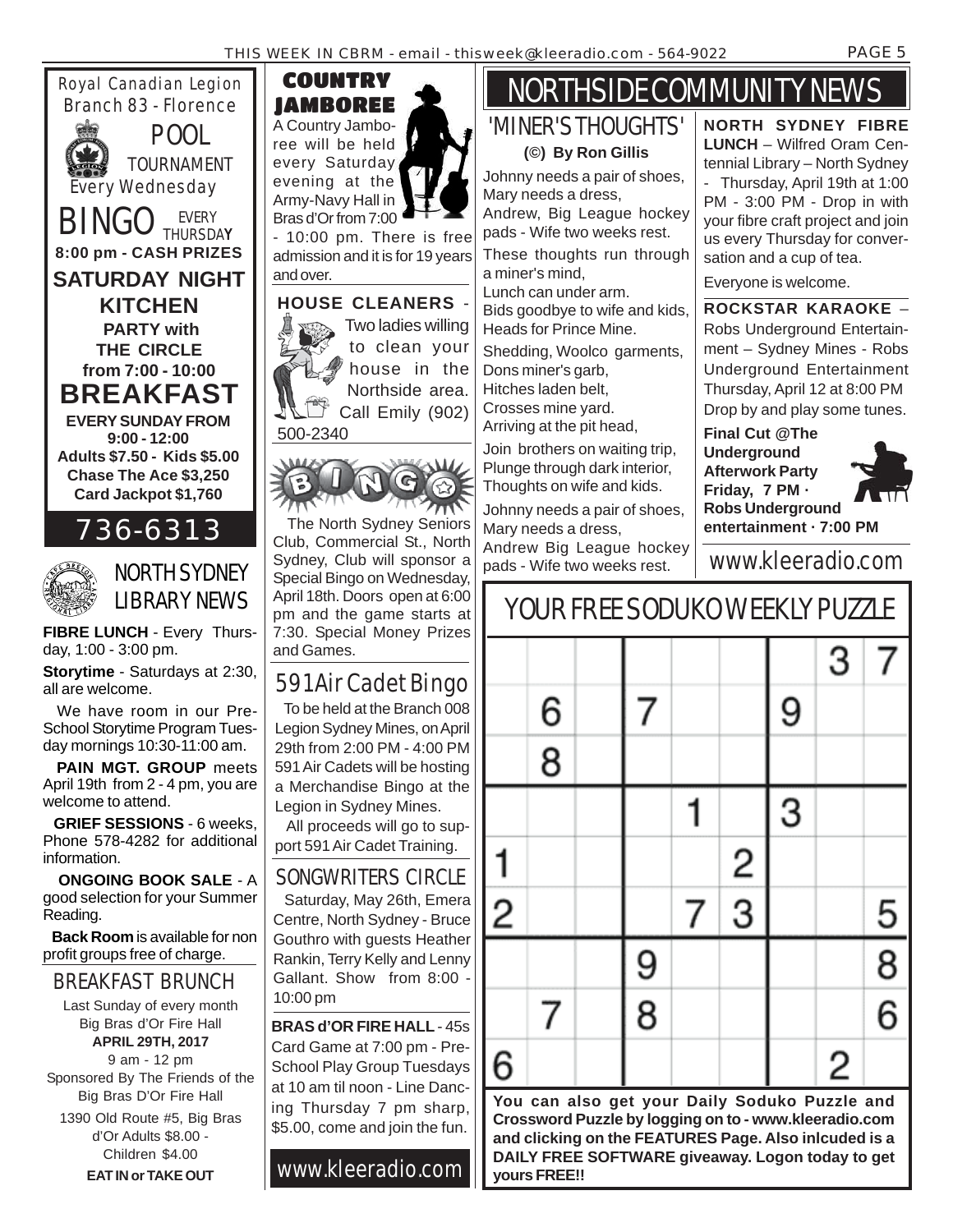# SYDNEY MINES LIBRARY NEWS

COMMUNITY NEWS EVENTS

 We are looking for Pre School participants - every 2nd Wednesday at 10:30 am, ages 2 to 4.

 **LEGOS** is open every 2nd and 4th Tuesday.

 Babies & Books will start again on Thursdays, April 12th 10:30 am - ages infant to 17 months

 **AFTER SCHOOL CRAFTS** every Thursday 3:30-4:30 pm. **WEDNESDAY, APRIL 18** - at 3:30 pm, local author Alex Cormier will host an informal discussion her book, "Jump With Both Feet". This is a book about her experiences with raising a child with Autism. She will have books to sign as well, stop by and talk with Alex

about her book.





Fraser Avenue in Sydney Mines. The cost of the Dance is just \$3.00 and it is open to the public.

SATURDAY DANCE

 Music will be provided by Ray Petrie & Friends.

 Come out to our Club, 6 Fraser Avenue in Sydney Mines and have a great night every Saturday. Canteen Service and Bar Service is available.

Playing the very best in Cape Breton, Celtic and Newfoundland Music - 24 Hours A Day - 7 Days a Week - tune in at **www.kleeradio.com**

Some News Items courtesy of **Swing Over The Mountain** Newlsletter **- Login - http:// sotmnews.weebly.com**

# NORTHSIDE COMMUNITY NEWS

**FREE COOKING CLASSES** - Sponsored by the Seniors Council, Big Bras d'Or Community Centre, Sunday, April 8th from 1:00 - 5:00 pm at the Ross Ferry Fire Hall.

 April 15th - 1:00 - 5:00 pm - Cook Healthy and easy food with chef Lars Willum.

 Email address to register larswillum@ns.sympatico.ca or phone Lars (902) 674-0895 to register.

**Rockstar Karaoke** – Robs Underground Entertainment – Sydney Mines - Thursday, April 11th at 8:00 PM

Volunteer applications for the 2019 Scotties are now being accepted! Curling Volunteers Wanted

 The Scotties Tournament of Hearts returns to Nova Scotia for the first time in 27 years and it's not possible without the support of volunteers. Volunteer registration for the 2019 Scotties Tournament of Hearts in Sydney, N.S., is now open.

 Volunteer contributions, both behind and in front of the scenes, are indispensable, and their efforts are often as profound as the event itself.

 Facilities will need volunteers in a variety of positions that start before the event and carry through to teardown.

 You must be 19 years of age or older as of February 16, 2019 to volunteer.

 Each Volunteer is required to pay a one time \$100 commitment fee which contributes to the outlined volunteer rewards and the experience of a lifetime.

Visit website www.curling.ca/ 2019scotties/volunteers/ and become part of the team today!

## email us - thisweek@kleeradio.com

**If you like Soduko Puzzles, logon to our website and enjoy a Daily Puzzle along with a new Daily Crossword Puzzle - Logon Features at**  www.kleeradio.com



EXERCISE CLASS Monday at 1:00 pm, no charge and open to the public at the Sydney Mines Seniors & Pensioners Club, 6 Fraser Avenue.



 $E2$  Jackpot is now bulit to \$41,000. Draw is on Sunday

**SEE THIS WEEK'S TAX TIPS ON PAGE 8**



to start Sunday morning off with some inspirational music, we have just the thing for you.

 Tune in on Sunday mornings at 9 am when host Pierre Chiasson presents a one hour show of the best in traditional and contemporary Gospel songs to listen to as you have your Sunday Brunch - Logon to us at. **www.kleeradio.com**

For the latest and most comprehensive list of local events, logon to www.musiccapebreton.com Mike Little updates his listings each week.

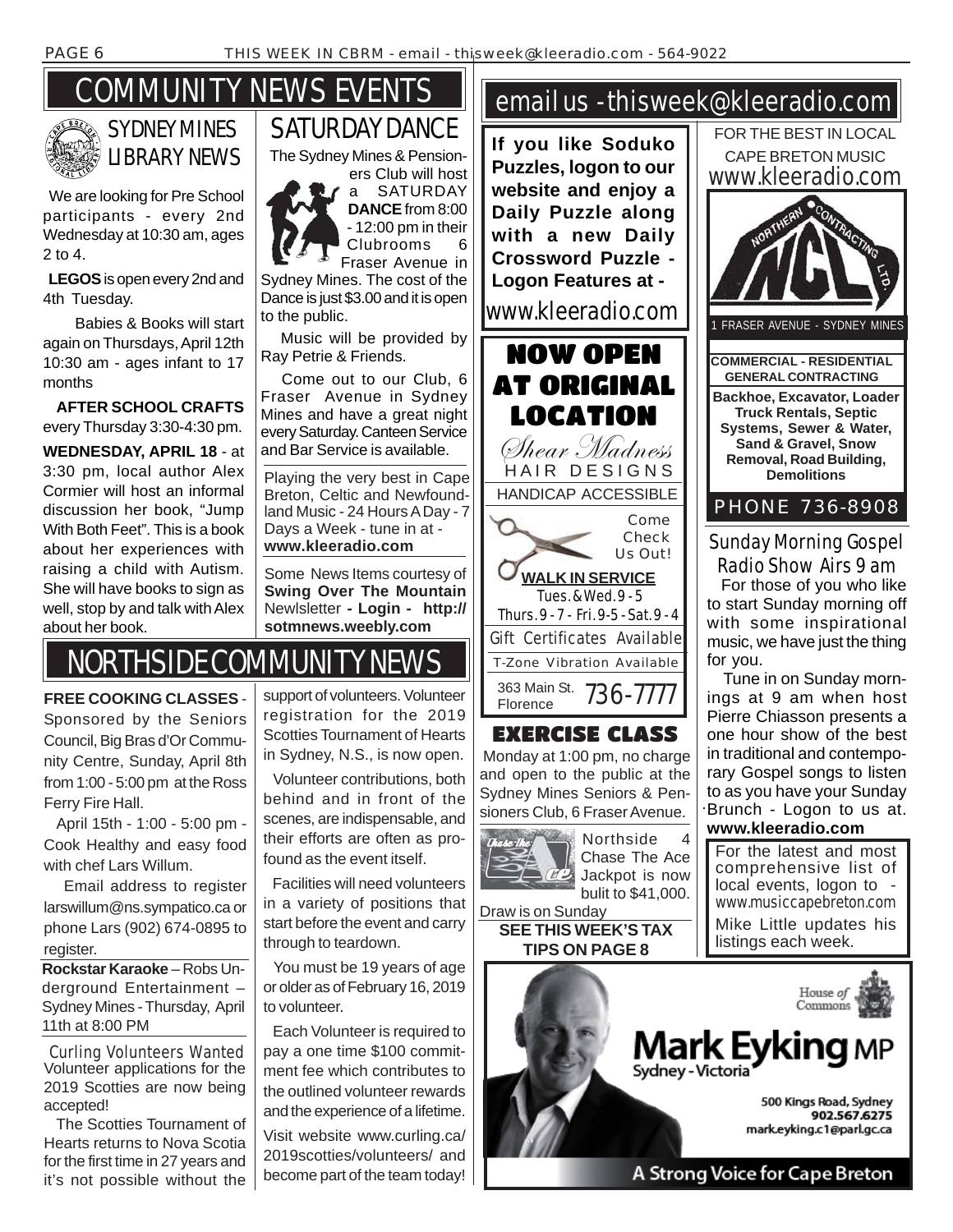



BY PAUL POWER

**Three Days Grace – "Outsider"** - A number of years ago I had the opportunity to do a television interview with the band members of Three Days Grace when they opened for Nickelback at Centre 200. The guys were super-cool, downto-earth and absolutely wicked on stage.

So the T.D.G. 101 is that the band made Toronto their base of operations a few years before releasing their debut album in 2003, which spawned the hit songs "I Hate

Everything About You" and my favourite "Just Like You". Their fresh sound found the perfect balance of heavy and catchyso much so that the album had platinum sales in Canada and the U.S. They went on to release a new album every 3 years since-taking us to this, album number 6 from Three Days Grace.

 The album opens with a blistering-hot slab of metal called "Right Left Wrong" and that track signals us for what's to come-or does it? To be honest, the song "The Mountain" is such a later period Sum 41 sounding number that I could easily fool people into thinking that it was-and there's also a slight hint of Linkin Park on this song as well, but it is a good track. "Infra-Red" is a heavier number that, again, reminds me of Linkin Park, and "The New Real" has a great Cultlike guitar intro that is admittedly blistering-hot and pretty catchy.

 To switch things up a bit the boys give us "Love Me Or Leave Me", which is really atmospheric, having a sonic flavour similar to a 30 Seconds To Mars song. As for some of the other songs- "Strange

STATISTICS.

**Three Days Grace** 

**OUTSIDER** 

Days" is o.k. and "Villian I'm Not" is like Nickelback meets Blink 182, with a bit of the Canadian band Econoline Crush thrown in the mix. I

wish I could say that this album is something new and original-it's not. At best the album is a collection of average songs, with a few gems-and there are way too many musical hints of other bands that get in the way of what Three Days Grace used to sound like. The original singer, Adam Gontier, was replaced in 2003 by bassist Brad Walst's brother Matt Walst. That move changed the sound of the band-and not for the better. I'm sure Matt, Brad, Barry Stock and Neil Sanderson are doing their best to keep the Three Days Grace brand alive, but for fans like me the back catalogue of their earlier stuff is way better. This is not a terrible album by any stretch, but it's not that great either.

## NORTHSIDE COMMUNITY NEWS A Night Out Of The Nunnery

Heavy Garbage Pickup

 The Solid Waste Department says the Regional Municipality's heavy garbage collection will begin on Monday, April 30th.

 People are being asked to have their heavy garbage by the side of the road by 6:00 that morning. It says the trucks will only visit streets once.

 Old tires and electronics are among the items that will not be collected.

 People who have questions can call the Waste Management Hot Line (902) 567-1337.

 St. Joseph's CWL will host a Roast Beef Supper with Strawberry Shortcake on Sunday, April 22nd from 4 - 6pm at St. Joseph's Parish Hall in Bras d'Or. Tickets are \$12, eat in or take out. All proceeds go to St. Joseph's CWL.

 This event will be held on April 21 from 7:00 - 10:00 pm at the

Emera Centre, North Sydney. It will be the same intimate, laugh-filled evening with entertainment, auctions and Chef Mike Black's fabulous hor d'ouvres.

 Tickets now on sale. The cost is \$40.00, women 19 and over. The Boularderie Mammo-Warriors are raising money for the Cape Breton Cancer Patient Fund.

## EXHIBITION NEWS

ROAST BEEF SUPPER Winter Storage Removal

 $(902)$  567-4962

begins April 23rd. If you have items stored at the Exhibition Grounds, you will be able to retrieve them starting on the 23rd.



Armstrong Memorial Branch #19 ROYAL CANADIAN LEGION NORTH SYDNEY **Archibald Avenue - North Sydney** Ladies Darts Monday at 7:00 pm Cribbage Game Thursday - 7 pm General Meeting April 25th - 8 pm Market Lobster Supper - see page 2 **794-4816 - 794-7482 - Members & Guests** Records & Collectibles **Sydney's Music & Pop Culture Store** Thousands of titles in Vinyl, CD's and Games We buy, sell & trade www.facebook.com/arcsydney 1290 King's Road - Suite 14 Sydney, NS B1S 1E2